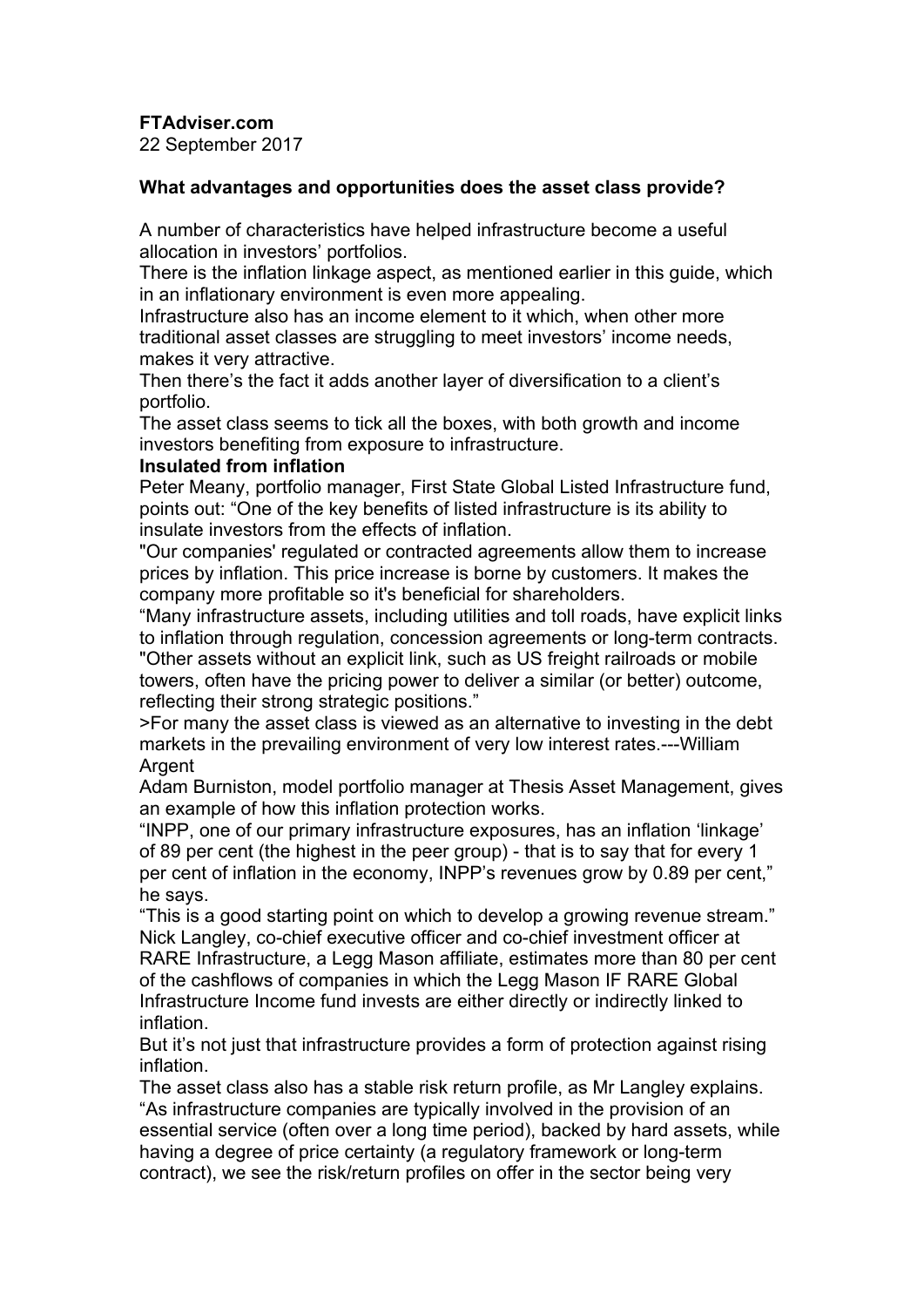stable over time.

"While any return will involve some degree of risk, the nature of the asset class means that skilled investors can potentially achieve a return that more than compensates for the risk incurred," he notes.

William Argent of Gravis Capital Management, fund adviser to the VT UK Infrastructure Income fund, agrees the relatively low-risk nature of the typical social infrastructure project has resulted in stable asset valuations, with investors experiencing low volatility in the value of their capital.

"These characteristics are attractive to investors and for many the asset class is viewed as an alternative to investing in the debt markets in the prevailing environment of very low interest rates."

## **Recurring dividends**

Income is usually high up a client's list of priorities when it comes to reasons for investing, particularly if they are planning for retirement.

More often than not, UK investors rely on dividends, so often may invest in an equity income fund, for this element of their portfolio.

But infrastructure has a good track record of generating income, at a time when traditional sources such as fixed income are not generating decent yields.

Mr Burniston believes: "In an environment of ultra-low bond yields, compressed and highly-valued property rents, the type of income produced by infrastructure has been extremely popular."

According to Annabel Brodie-Smith, communications director at the Association of Investment Companies (AIC), the AIC Sector Specialist: Infrastructure sector is also a popular sector among income-seeking investors.

"With the sector having a dividend yield of almost 5 per cent, it's not hard to see why," she adds.

As Mr Langley notes, not only does it provide an income stream but the dividends paid out by infrastructure should be growing and recurring over time.

## **Reasons to invest in infrastructure**

There are a number of compelling reasons to consider investing in infrastructure, says Whitechurch Securities managing director Gavin Haynes. He lists the following:

**Income generation** – Infrastructure assets tend to be cash generative and so produce regular, stable income distributions – an attractive prospect in this lower for longer interest rate environment - and this has been a key driver in the increased desirability of the sector.

**Resilience to the economic cycle** – Infrastructure projects are generally used to provide vital services, which means they are resilient and stable during periods of economic downturns. This non-cyclical element has been sought after in a climate of low global growth.

**Inflation hedge** – At a time when inflationary pressures are once again concerning investors, revenues from certain infrastructure assets (such as toll roads) are often inflation linked, either through a regulatory framework or contractual obligations.

**High barriers to entry** - Projects typically require significant capital investment and have long lead-in times, which create barriers to entry for new competitors.